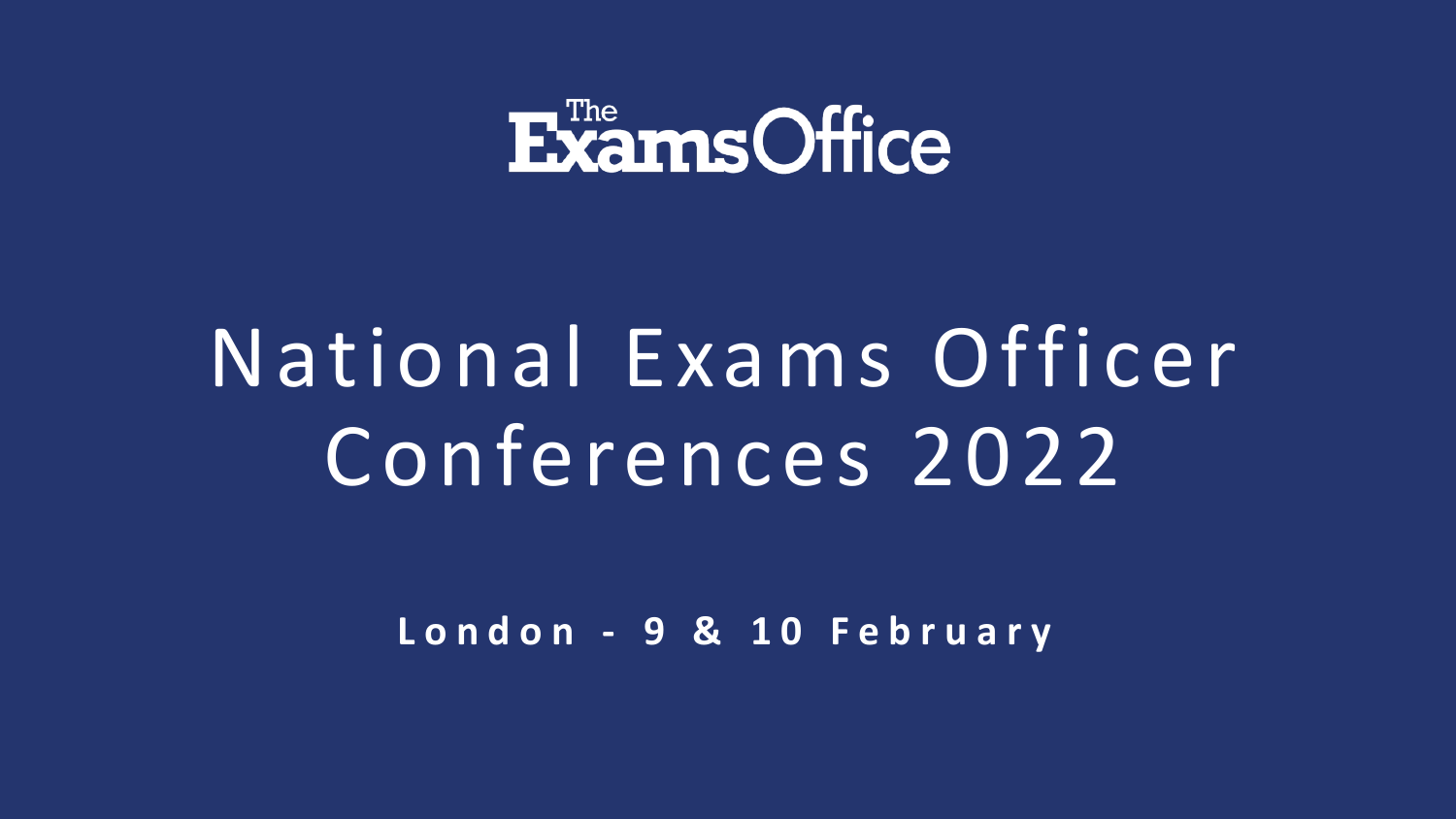

# Welcome and introductions

# **ExamsOffice**



後え Department for Education

XXXXXXXXXXXXXXXXXXXXXXXXXXXXXXXX



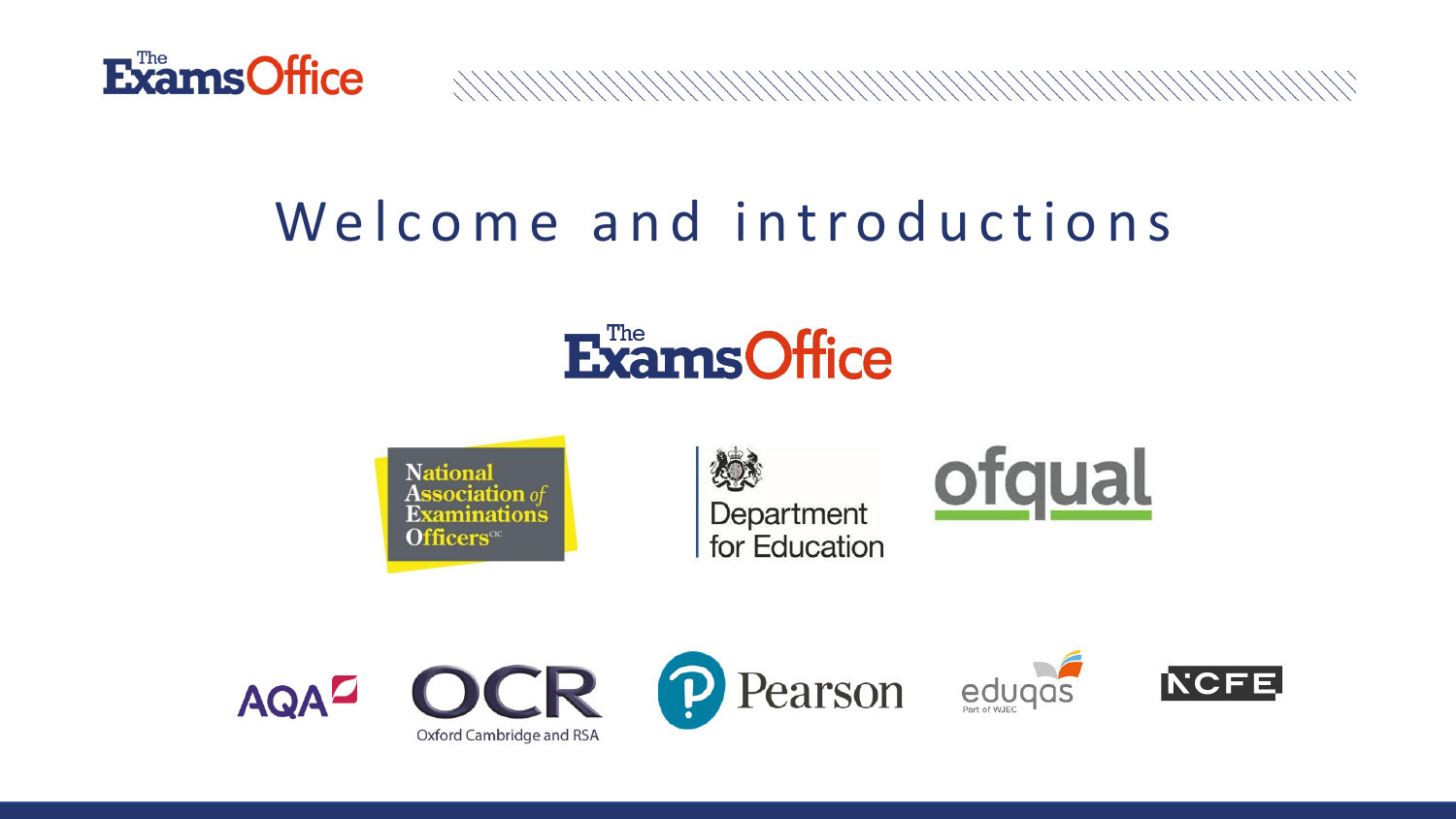

## H o u s e k e e p i n g

- **E** Health and safety COVID-19 measures
- **Break/lunch and dietary requirements**
- **Venue facilities**
- **Exhibitors**
- **Rooming** 
	- **EXECTE:** Keynote speeches and breakout room 1 (England Suite)
	- Breakout room 2 (Ashes Suite First floor)
	- Breakout room 3 (India Room Second floor)

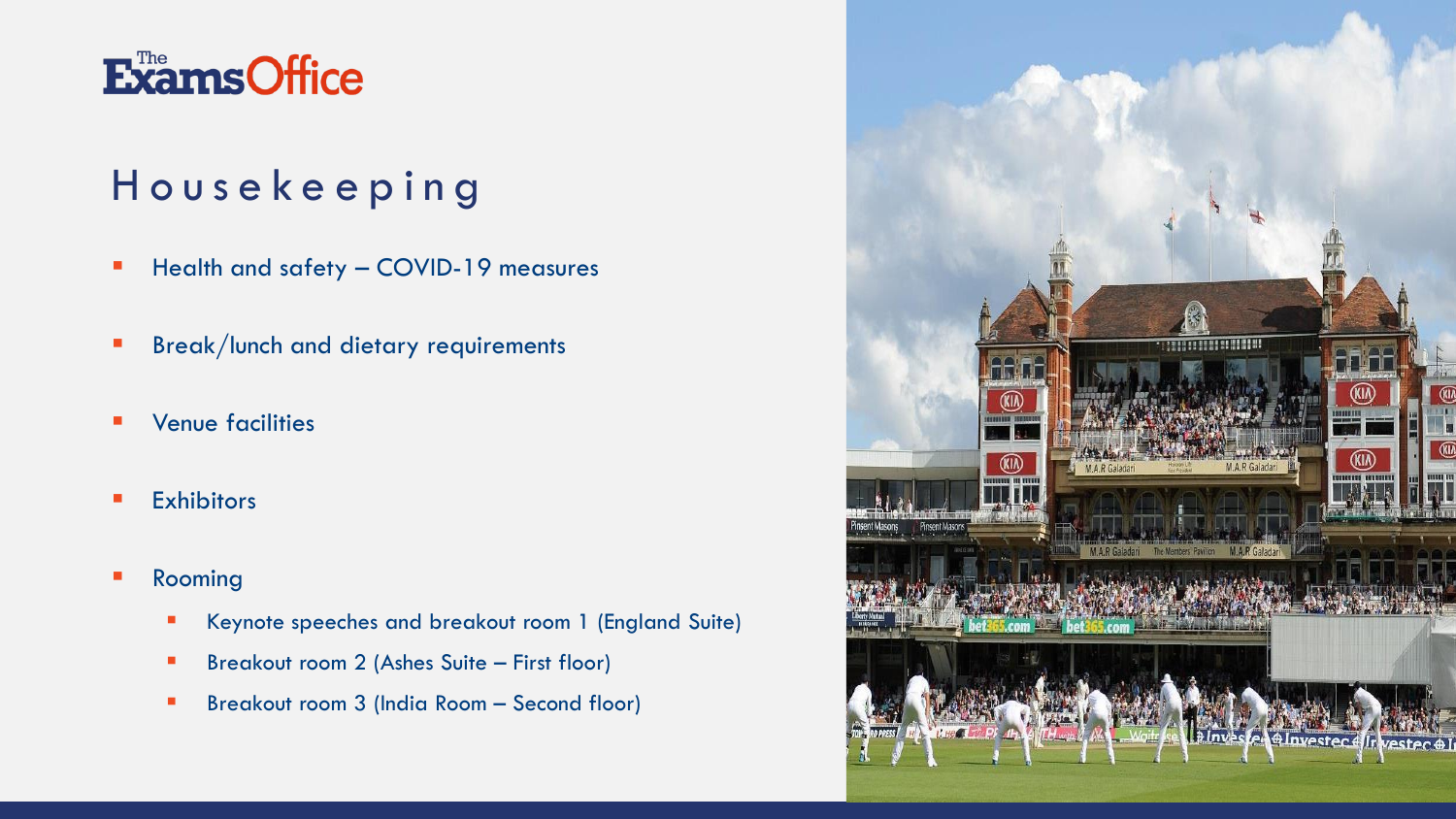

# **Timings**

- 09.15: Introduction & message from the Minister
- 09.30: The Exams Office update
- 09.45: Workshop 1
- 10.45: Break
- 11.15: Workshop session 2
- 12.15: Lunch
- **13.15: Workshop session 3**
- 14.15: Break
- **14:35 National Association of Examinations** Officers update
- **14:50: Ofqual update**
- **15.30: Prize draw**
- 15.45: Close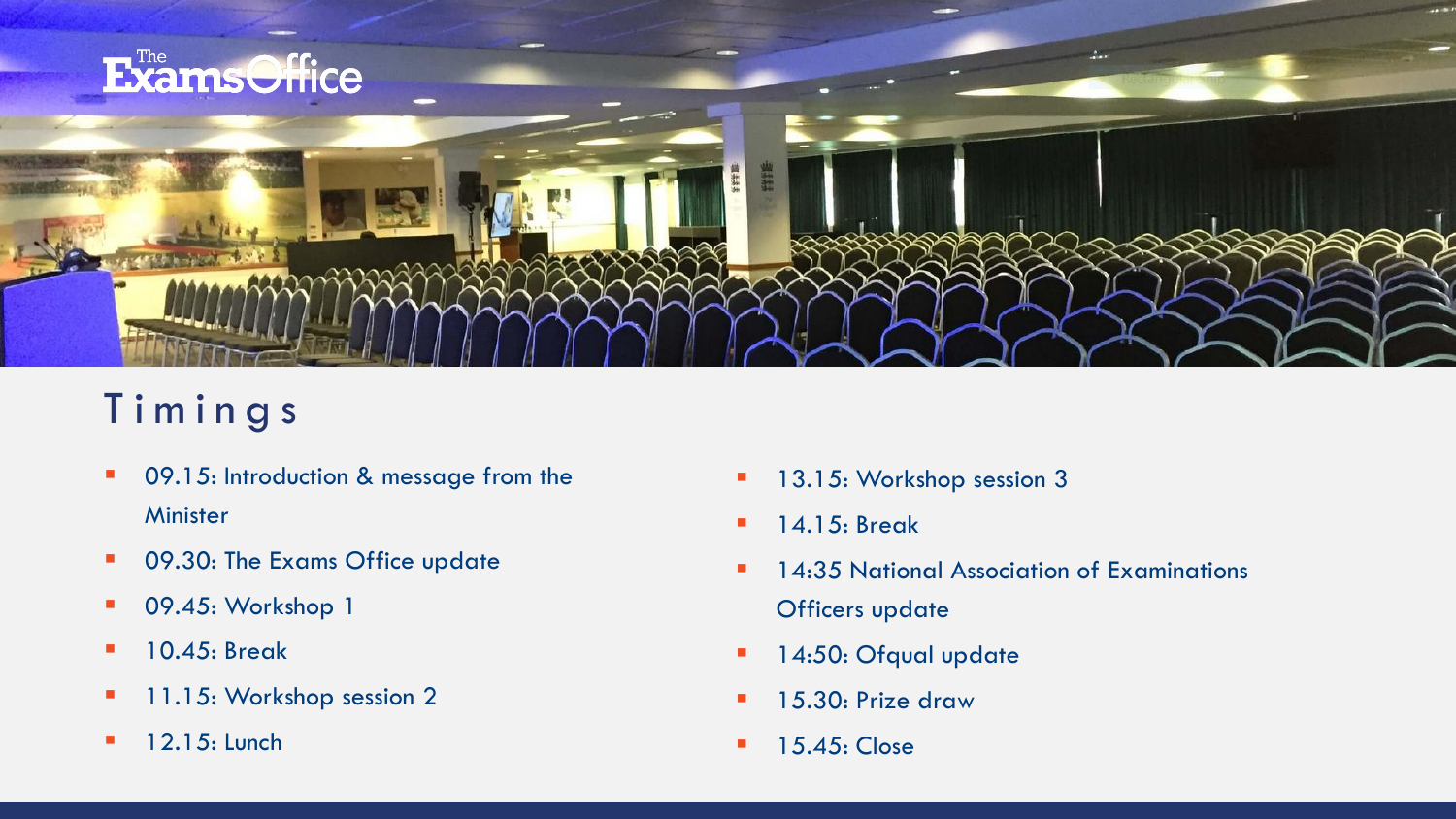

# A message for the exams officer community

Robin Walker - Minister of State (Minister for School Standards)

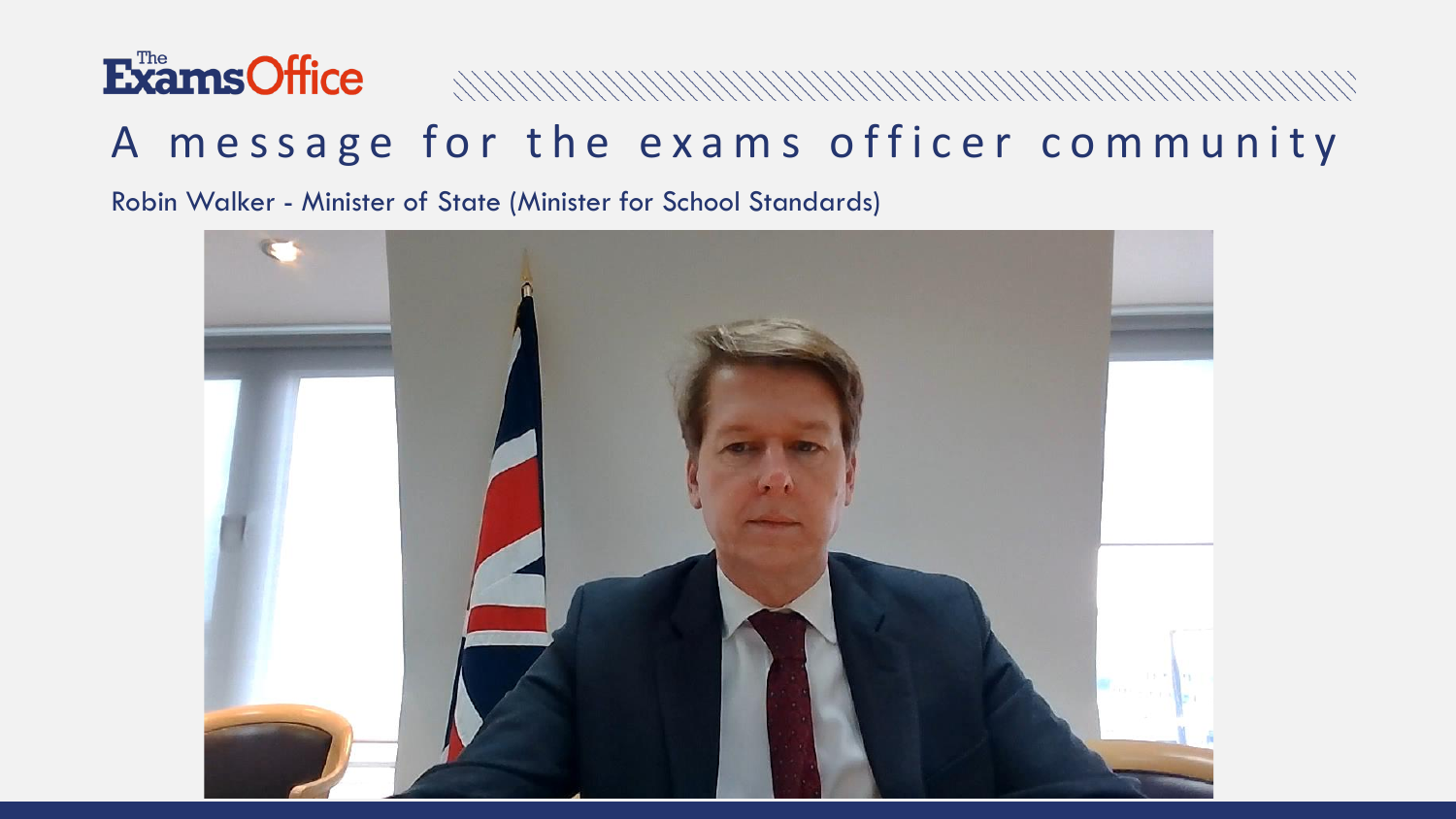

#### The Exams Office - Additional support

■ Exams Manual – to support exams officers in their everyday role and to assist centres in their contingency and succession planning

- Exams Officer Digital Accreditation (EODA) an online assessment to highlight knowledge and understanding of key exam regulations and to be utilised during annual appraisals/performance management
- Invigilator training videos 16 studio, scenario and animation-based videos to use as a full 'in-house' training package or to support centre-designed training
- *Instructions for Candidates* video to use in assemblies and teaching time to ensure candidate familiarity with *Instructions for conducting examinations, Appendix 5: Information for candidates for written examination*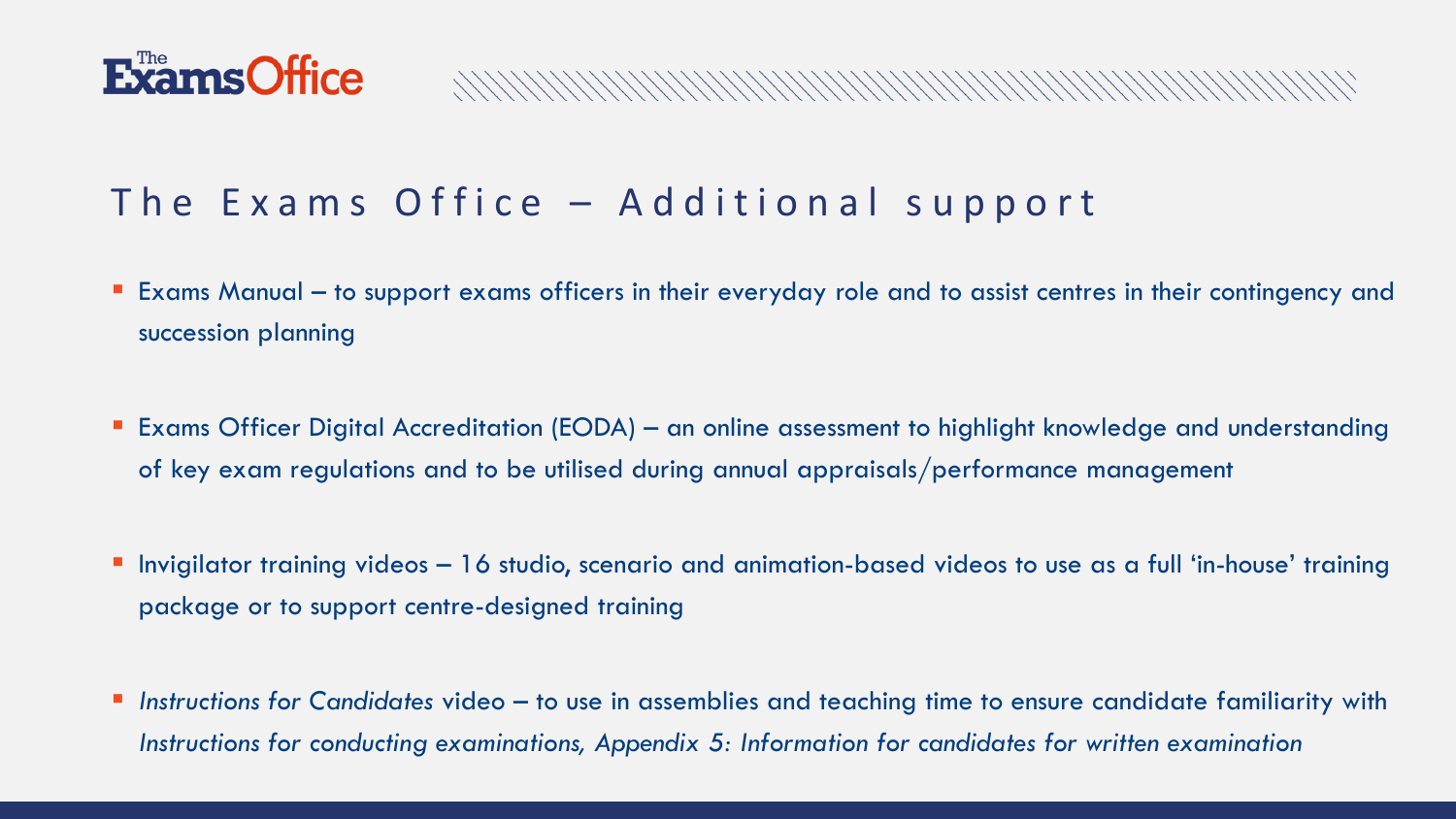

### The Exams Office  $-$  Updated support

XXXXXXXXXXXXXXXXXXXXXXXXXXXXXXXX

- Online assessments including:
	- o Invigilator Training and Assessment Module
	- o Invigilator Digital Accreditation (IDA)
	- o New Exams Officer Induction and Assessment Module
	- o Senior Leader/Line Manager Training and Assessment Module
- **Policy templates and the Policy Generator Tool**
- **Exams Timetable Tool**
- **EXEGY Dates Calendar Tool**
- **Training Videos**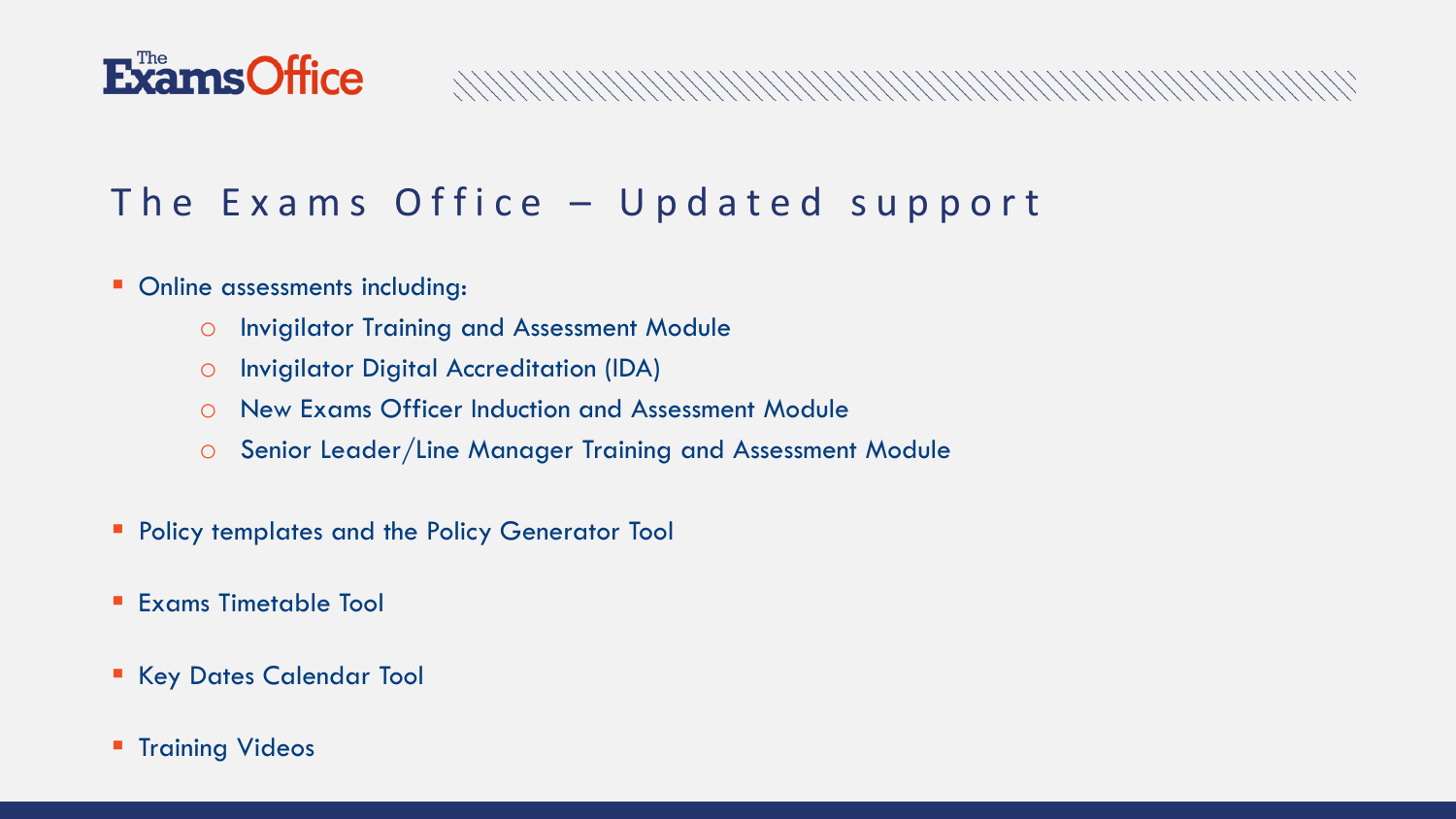

#### The Exams Office - Forthcoming support

- Online Key Documents all documents to be available online via the Online Portal. This will enable exams officers to:
	- o View and search for all documents more easily
	- o Select documents used within their centre to create a bespoke online 'Centre Exams Handbook'

ANAMAN MANAMAN MANAMAN MANAMAN MANAMAN MANAMAN MANAMAN MANAMAN MANAMAN MANAMAN MANAMAN MANAMAN MANAMAN MANAMAN

- o Categorise documents by academic term
- o Add the relevant documents in hard copy to your centre Exams Manual by academic term
- Launch date September 2022